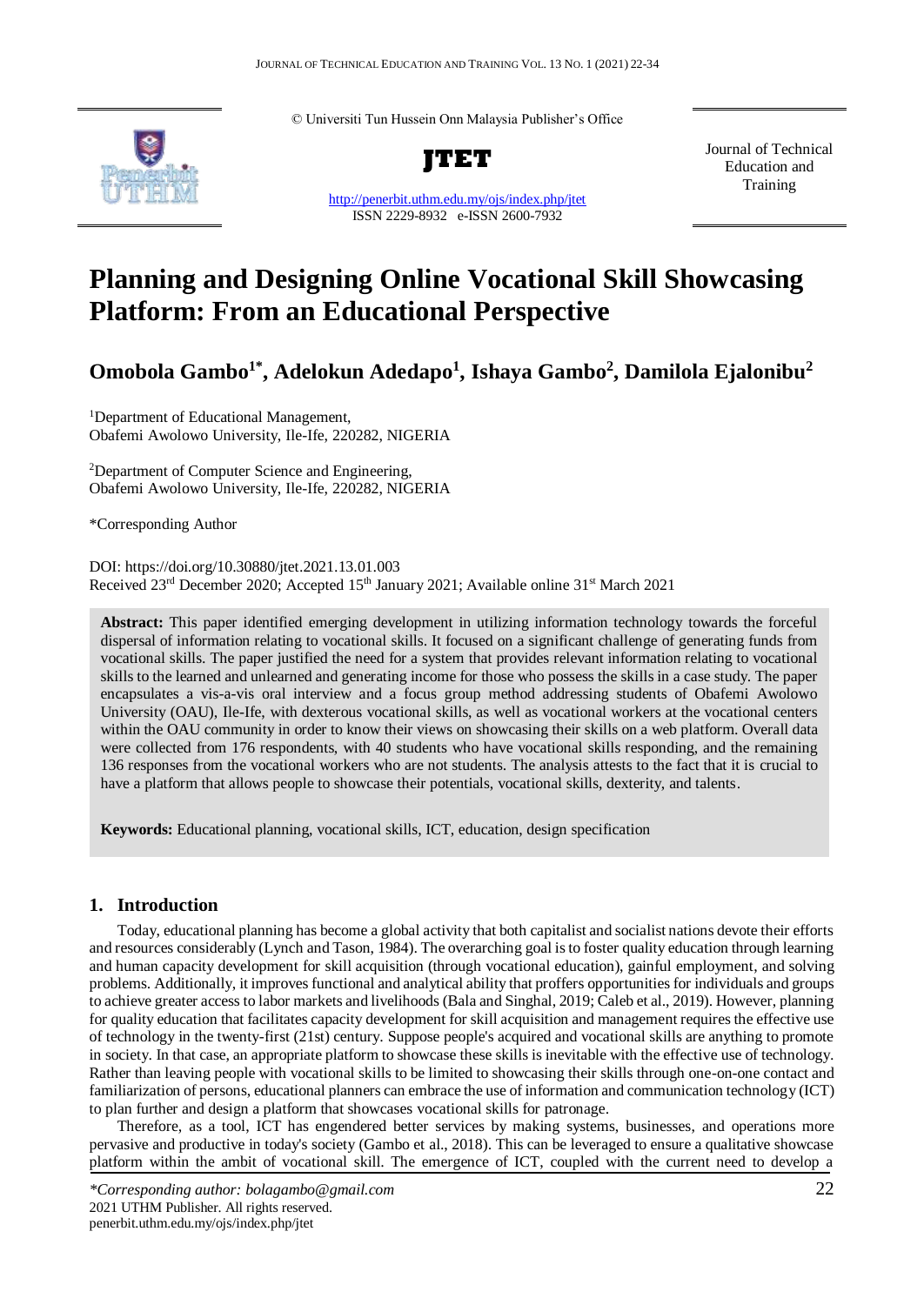knowledge-based society, has moved people to master ICT skills for their daily activities and services (Kong, 2007; 2008). Several individuals with vocational skills in the 21st century can demonstrate the capability to use ICT to communicate their patronage skills and work collaboratively. ICT, in this context, is an essential tool that promotes learning, availability, accessibility, and transparency while projecting people with vocational skills into a global knowledge and service delivery society that requires a high level of ICT skill for success in everyday pursuits (Kong, 2009). Moreover, ICT acts as a bridge to establish excellent engagement, thereby leading to achievement and satisfaction (Gibson, 2002; Gülbahar, 2007; Nance, 2003).

With ICT and organizational intervention, acquiring, sharing, and creating Skills have become an inevitable part of organizational development (Pahl, 2003; Wakefield, 2005; Lin et al., 2005). A Skill is the ability to be mastered in a particular field, which is also the learned power of doing something competently. It is developed through training and experience. Not only is a skill useful, but it can also be used as a job. A vocational skill refers to an occupation that a person gets involved in within a given period. In this case, the individual gains some recognition as an expert through experience (Nwosu and Micah, 2017). A vocational skill showcases are competency-based tests carried out in a work situation or part of a work process designed, implemented, and accessed by representatives from a work environment (Kostoglou et al., 2014). Showcasing one's skills can be challenging if not given the attention and platform to do so.

Having observed many ICT platforms that allow academics to show off their exceptional abilities, vocational workers must focus on elevating entrepreneurial skills in society and avert the unemployment rate. As Nigeria looks forward to becoming a nation with a robust and diversified economy, the development and awareness for vocational skills are widely spread across various fields. On the one hand, knowledge, which is a crucial factor in global economic growth, is a significant catalyst for sustainable economic development. On the other hand, skills– being the ability to produce, select, adapt, commercialize, and use knowledge– are also critical for sustained economic growth and improved living standards.

Just as the accelerated development of ICT has made knowledge globally available, there is the need for a system that would showcase the use and application of knowledge through the skills acquired. This justifies the requirement for an online platform to showcase these skills. Thus, making highly-qualified individuals who developed a broad array of knowledge over time, skills, competencies, and values will be more significant in the global labor market (Udoh and Akpan, 2014). Going to the report of the World Employment and Social Outlook: Trends 2018, the total number of unemployed persons exceeds one hundred and ninety-two (192) million, and the majority of them are young people (Kuhn et al., 2018, Osalar, 2013). In Africa alone, the unemployment rate is on the high side despite the many talented people dexterous in several skills. This challenge keeps rising as most people with vocational skills continue to rely on white-collar jobs. Some of these people are graduates, while others have basic education. It is even true that some of them have potential skills that can earn them good money.

Unfortunately, due to unemployment and frustration, some of them resought to illegal activities in society, such as: robbery, community thugs, and other criminal activities that affect the economy negatively. Notably, the situation in Africa contradicts the evidence observed by Jean (2003), that better qualifications and skills protect individuals from unemployment. Even though the statement sounds true in theory, it is not the case in reality. From a macro-economic viewpoint, people with higher skills attract better overall performances and positively impact social capital.

Therefore, this paper aims to provide a working solution that reduces the unemployment rate by employing and exploring people's potential and vocational skills. The goal is to justify the need for a system that showcases vocational skills using ICT in resemblance to the existing academic platforms that allow academics to publish their research work after a breakthrough in their field of interest. The specific objective is to plan and design a system that would enable people with vocational skills, majorly youths, to showcase their prowess in the respective areas of specialization, and then connect them with people interested in the skills and are willing to exchange money for them.

The rest of this paper is presented summarily with a background on related work. After that, we presented the methodological design approaches and design specifications. Next is the description of the system implementation, system testing procedures, results, and discussions. Finally, we concluded the paper and also provided some future works and implications of the system developed.

#### **2. Background**

Planning educational programs (Premi, 1968; Sava, 2012) is not limited to the classroom's confines, teaching, and research alone (Amado, 2019; Silwal and Bhatta, 2017; Agrawal, 2013; Lamsal, 2012). It can also be extended to acquiring skills, vocational training, and flexibility to leverage ICT applications. Vocational training aims at promoting knowledge, skills and attitudes, professional and technical know-how, and the social readiness required for working (Estonian example, 2020). From the literature, educational courses, workshops, and seminars are great ways to develop skills quickly. Having skills in one way or the other reduces poverty and equips young people to find decent jobs (Maigida et al., 2013; Uddin, 2013; Ekong and Ekong, 2016; Anih et al., 2019; Andriušaitienė, 2020). It is one way to be gainfully employed and establish self-esteem and confidence in society. However, platforms or systems that allow people to showcase their vocational skills, potentials, and talents are missing.

Furthermore, research focusing on career development over the years exists in the literature. An example includes Izzo and Lamb (2003), Oziegbe-Asikhia (2008), Turner et al. (2010), Ellerton et al. (2014), Rhee et al. (2016), Ojo (2016),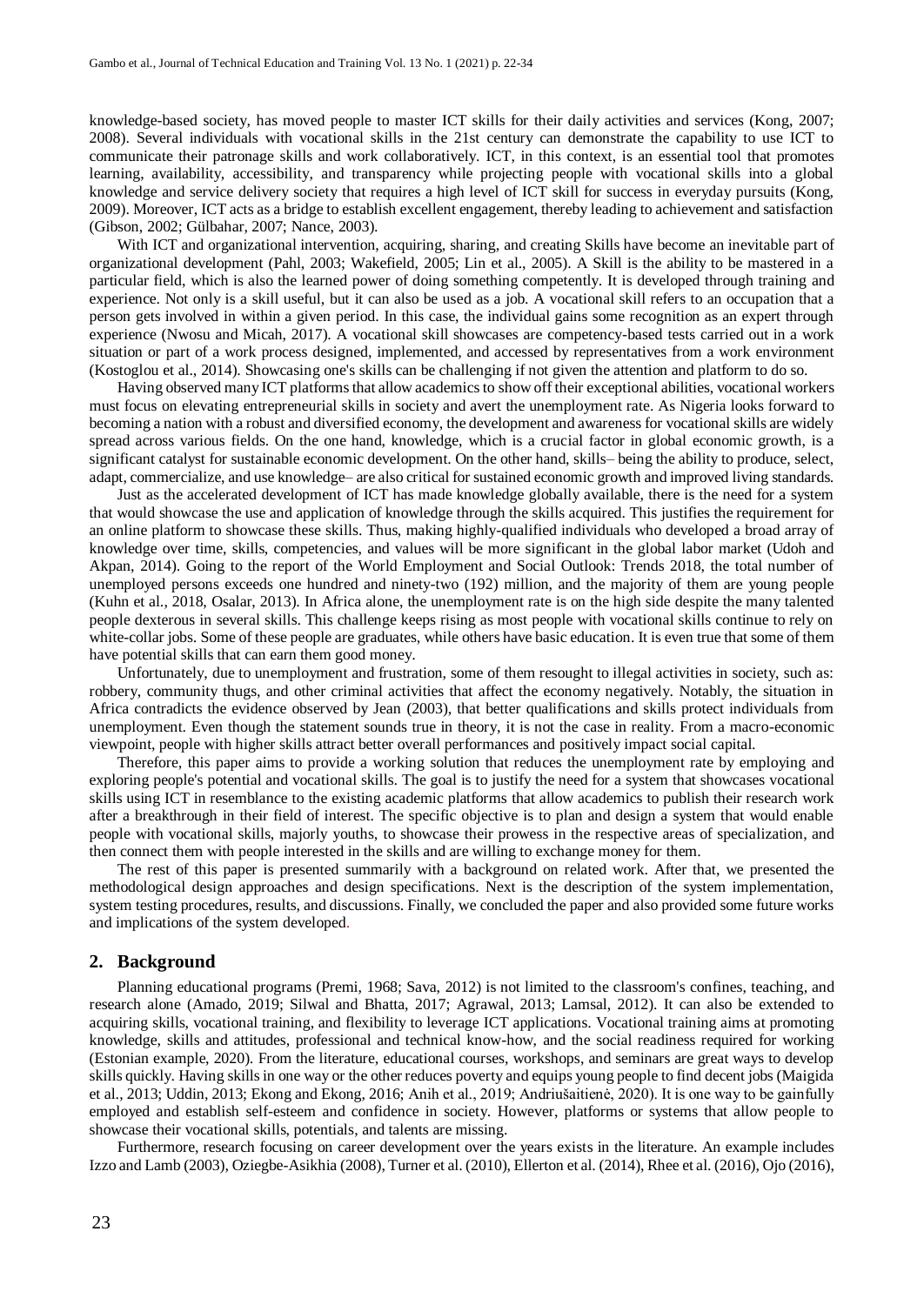and Vondracek et al., (2019). Despite these research efforts, the ICT tool's choice makes the system(s) suffer scalability problems. Besides, considerations on how to showcase and promote the skills developed were a significant setback.

In Kalva (2013), an automated system that allows a student to upload a resume was developed. The system ranks the student's resume based on skills and experiences gathered concerning a job. However, the system does not give the student room to upload vocational skills, thereby limiting its effectiveness, especially on people who only possess vocational skills. Additionally, Schober et al., (2014) developed a system to connect vocational education with digital media through a web-based learning platform to provide teaching and learning material for people. Nevertheless, the system only provides a platform for learning skills. However, it does not encourage those who already possess the skills to make money from their platform skills.

Gambo et al. (2018) developed a system that provides relevant information and guidance on vocational career choice that is favorable in the market and has significant economic value. The system provides information on where the vocational choice can be undertaken and suggests vocational choices to users based on John Holland's vocational choices theory. As observed by Nauta (2010), John Holland's theory established that people seek for and enter work situations that allow them to "exercise their skills and abilities, express their attitudes and values, and take on agreeable problems and roles" (Holland (1997; 1959; 1973; 1985). However, with the high ratio of people interested in vocational skills, a system or platform that will help showcase these skills for productivity, employability, income generation, and satisfaction becomes essential. Therefore, there is a need for a system that will enable people (especially youths) to tell the world about the skills they have that they can offer in exchange for money. In this case, people who need them can always hire them; this eventually leads to employment.

#### **3. Methodology**

Two (2) qualitative research methods were used to collect information for the online platform's planning and design. These include a face-to-face oral interview and a focus group discussion. The information gathered provided insight into respondents' perception of ICT use in creating awareness and promoting patronage on their various skills and services. The target respondents include twenty-five (25) undergraduates and fifteen (15) postgraduate students with vocational skills, as well as vocational workers (individuals and groups) at the vocational centers within the Obafemi Awolowo University (OAU) community (notably, the OAU Central Market Center), Ile-Ife, Nigeria.

We administered the face-to-face oral interview to selected students of OAU. They have one skill or the other to know their views on showcasing their web platform skills. The students were randomly selected based on the purposive random technique. The focus group discussion approach was used at the OAU Central Market Center. This approach took the form of a face-to-face interview with a small and reasonably homogeneous group to gather real-life data (Parker & Tritter, 2006).

The questions administered at the focus group discussion entail understanding frustration behind the lack of fulfilment and satisfaction despite having a vocational skill. Also, questions on reasons why most people with vocational skills are not patronized were raised. In the three sessions of focus group discussions, each comprised participants with different skills from the different shop centers. The focus group discussion focused on knowing how best vocational skills can be showcased to promote patronage, support advertisement, and increase visibility using ICT.

At this point, the different questions asked during the focus group discussion were meant to encourage the participants to share their views. Thus, the participants shared their views on  $-$  (i) how they feel having a vocational skill and yet not being able to make use of it as desired; and (ii) how ICT can be harnessed to provide a suitable platform for showcasing their skills. The participants gave their different viewpoints on how an alternative platform driven by ICT can be of assistance.

Moreover, a total of one hundred and fourteen (114) potential participants were randomly selected across seven (7) selected vocational centers at the OAU Central Market Centre. Out of the one hundred and fourteen (114) participants invited, seventy-six (76) participated, as described in Table 1.

| <b>Categories of Focus group</b>       | No. of<br><b>Focus</b><br>Groups | <b>No. of Potential</b><br><b>Participants</b><br><b>Invited from</b><br>Each Center (a) | No. of Responded<br>participants from<br>Each Center (b) | <b>Response</b><br>Rate $(b/a)$ |
|----------------------------------------|----------------------------------|------------------------------------------------------------------------------------------|----------------------------------------------------------|---------------------------------|
| Hair Styling and Beauty Services       |                                  | 40                                                                                       | 28                                                       | 70%                             |
| Tailoring and Fashion Designing Skills |                                  | 55                                                                                       | 44                                                       | 80%                             |
| Photography Skills                     |                                  | 13                                                                                       | 10                                                       | 77%                             |
| Automobile Servicing skills            |                                  | 11                                                                                       | 10                                                       | 91%                             |
| Computer and IT skills                 |                                  | 12                                                                                       | 12                                                       | 100%                            |
| Carpentry Skills                       |                                  | 10                                                                                       | 10                                                       | 100%                            |
| Catering Skills                        |                                  | 25                                                                                       | 22                                                       | 88%                             |
| Total                                  |                                  | 166                                                                                      | 136                                                      | 82%                             |

#### **Table 1 - Description of Participation during the Focus Group Discussions**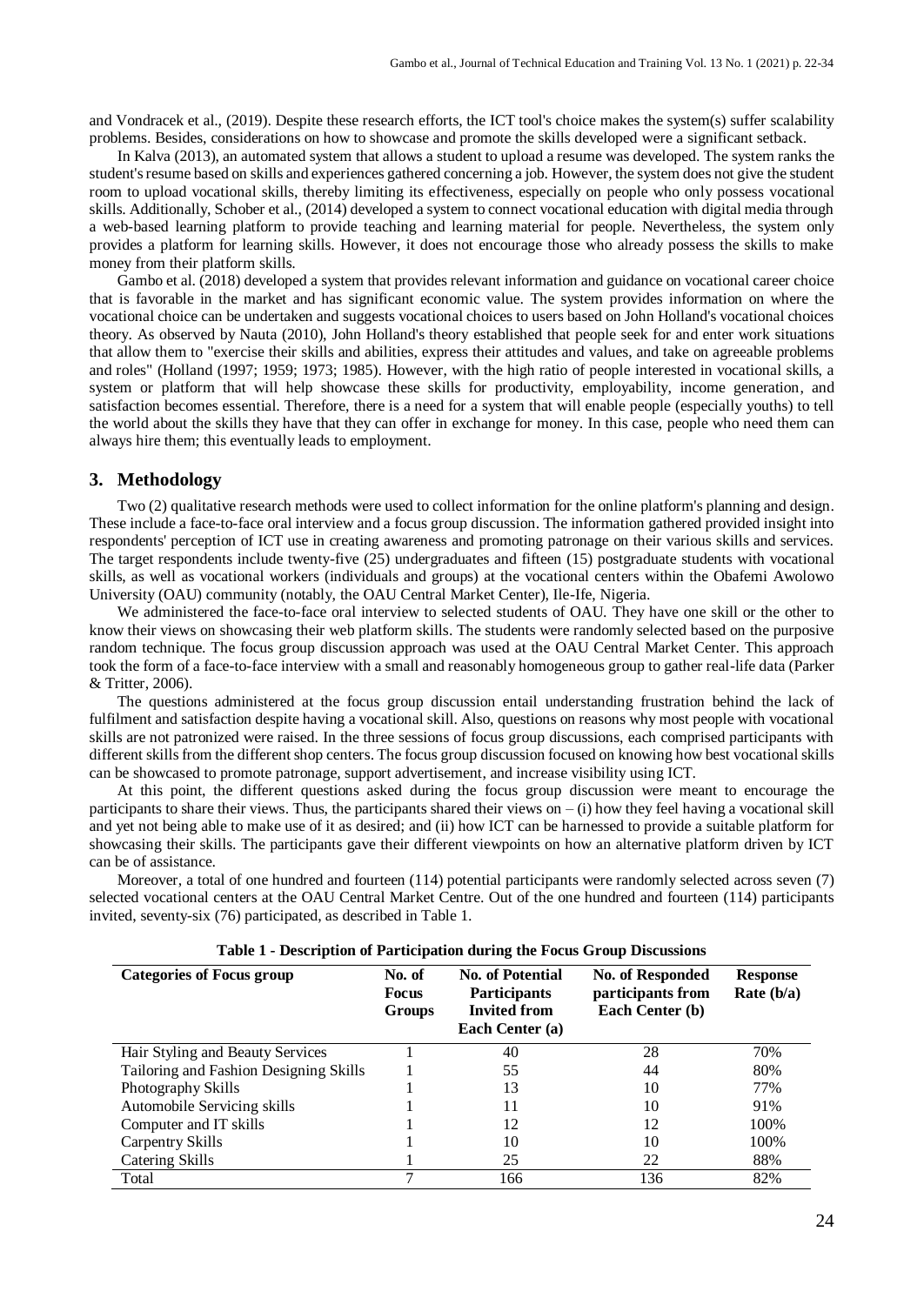Overall, data were collected from one hundred and seventy-six (176) respondents with forty (40) students who possess vocational skills. The remaining one hundred and thirty-six (136) responses were from the vocational workers who are not students.

#### **3.1 Design Specification**

The online vocational skill showcasing platform (OVSSP) began with articulating a conceptual framework, as shown in Figure 1. As Figure 1 reflects, educational planning focused on quality education to achieve the Millennium Development Goal (MDG). Quality education can be made possible through teaching, learning, capacity building, and research and development. As Figure 1 shows, our emphasis is on capacity building, which can be achieved through vocational training, skill acquisition, and sustainability mentoring. We identified some examples of vocational skills and the primary goals of learning or having these skills. Also, we identified the possibility of ICT innovation to promote other vocational skills.



#### **Fig. 1 - Conceptual framework showing the key focus of educational planning and the need for ICT innovations for vocational skills**

The participants for the development of the OVSSP involved two purposive selected academics (one from the Department of Educational Management and the other from the Department of Computer Science and Engineering, OAU). Also, one postgraduate student from the Department of Educational Management, two students from the Department of Computer Science and Engineering, OAU, participated in the design and implementation of the OVSSP. Precisely, the development process followed the change-driven software development technique (Breu, 2010; Bergmann et al., 2012). The technique involves the eliciting and analysis of users' requirements. Nevertheless, the participants' information during the face-to-face oral interview and focus group discussion was used to represent the system's functional requirements.

Additionally, the functional requirements were transformed into graphics design to serve as a blueprint and vehicle for communicating with the participants. Table 2 shows the functional requirements for developing OVSSP. However, it includes a user authentication system before full access is granted.

| S/N | <b>Specification</b>                                                                                                                        |
|-----|---------------------------------------------------------------------------------------------------------------------------------------------|
|     | Username and password are used as a means of authentication.                                                                                |
| 2.  | The system should have an administrative and user interface accessible via secure<br>authentication to monitor all the system's operations. |
| 3.  | Users can register as either employers or skilled owners, after which they are given access<br>to update their profile.                     |
| 4.  | Registered users are authenticated into the system and given access based on what they<br>register as.                                      |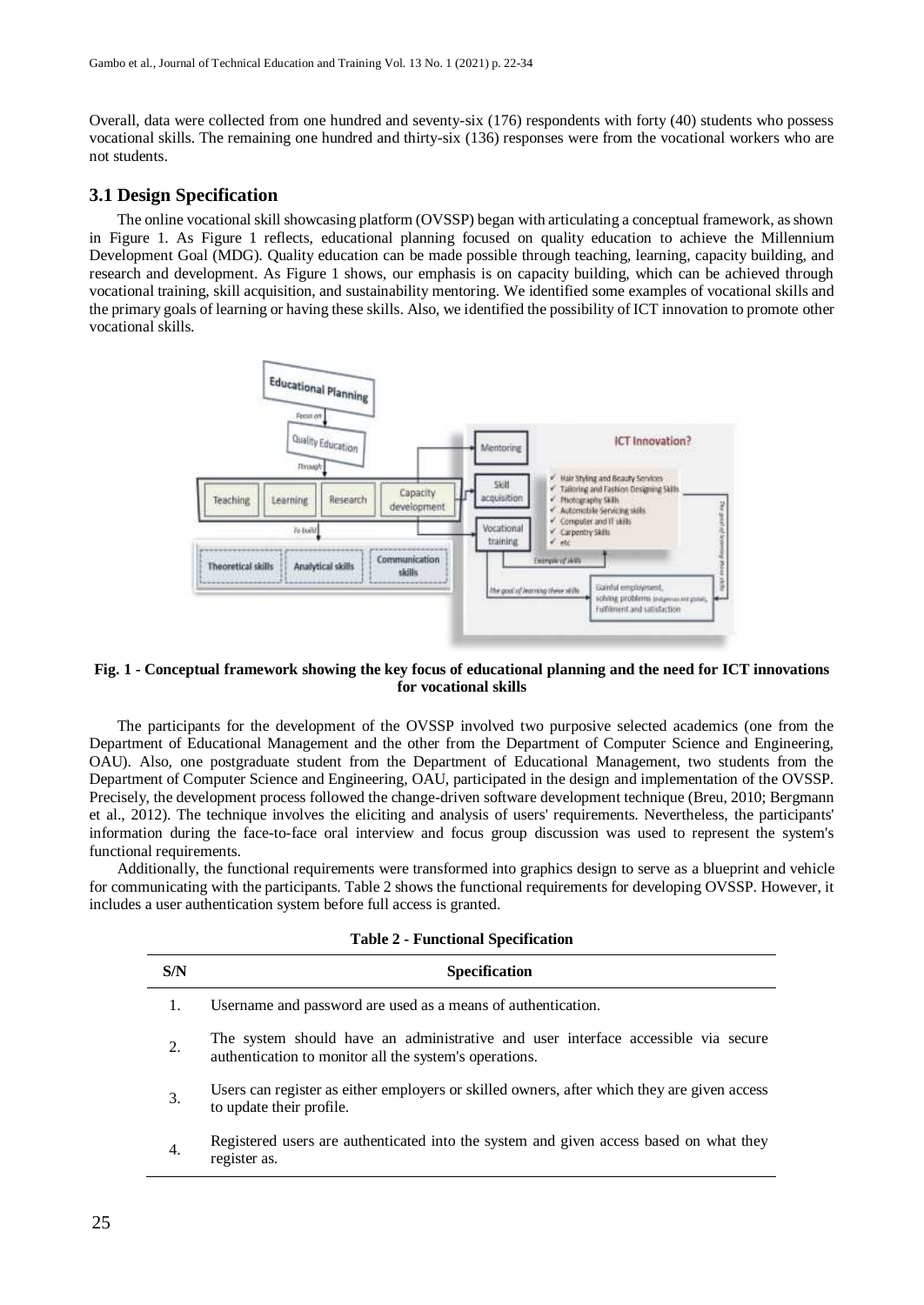- 5. Users registered as employers can decide to search and hire any skill based on their choice.
- 6. The system also includes a rating functionality such that skill owners can be rated to improve service delivery and promote patronage.
- 7. The system administrator can add, update, and delete a vocational skill or registered users manually.
- 8. The system should have excellent data indexing to enhance the search operation.

At the design stage, the co-authors from the Department of Computer Science and Engineering (author 3 and 4) performed the system analysis and design activities for implementing the system. The first and second authors provided the domain knowledge expertise during the design stage to ensure conformance to what obtains in practice from an educational planning perspective. The Umbrello and Star Unified Modelling Language (StarUML) design tools were used to describe the relationship between the users and the system operations.



**Fig. 2 - Use case diagram of the vocational skill showcase system**

On the one hand, Figure 2 shows the use case diagram, which was used to design the system's functional requirements and corrected as they are reviewed. The use case diagrams are usually referred to as behavior diagrams used to describe a set of actions (use cases) that some systems (subject) should or can perform with one or more external users of the system (actors). Also, the use case is meant to provide observable and valuable results to the system's actors or other stakeholders. In specifying the design, a three-tier architecture was used, as shown in Figure 3. It depicts the structure of the system. Figure 3 comprises a standard Graphical User Interface (GUI) previewed on a web browser application to access the functionality of the system applications. The browser transmits the user's request to the web server, sending the requests using the HTTP protocol. The database used in the development of OVSSP is the Mongo DB, accessed through Node is, used for the server-side coding. Next, the webserver with the possible returns from the database server generated the HTML pages that are returned to the user.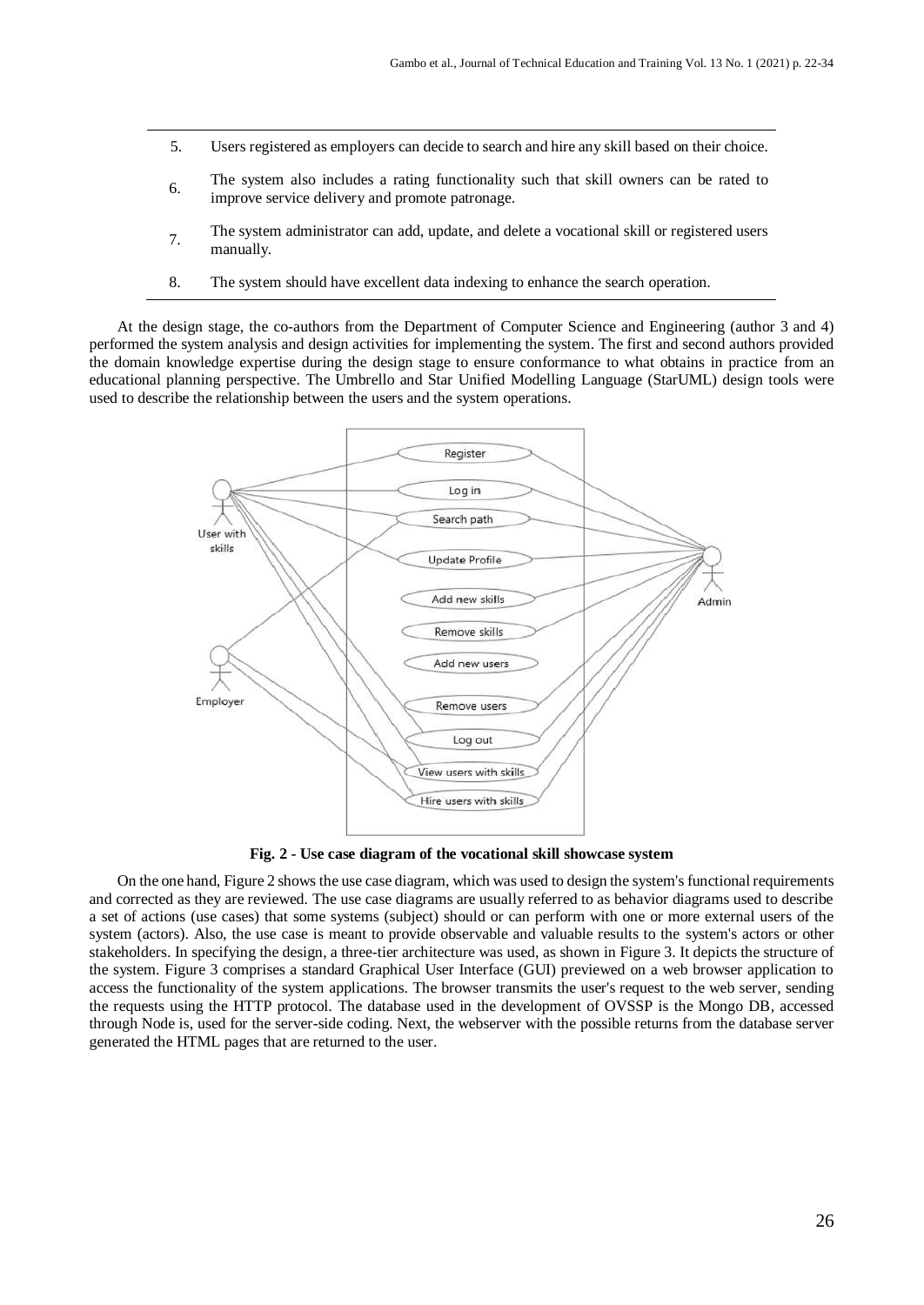

**Fig. 3 - System architecture for implementing OVSSP**



**Fig. 4 - Class diagram of OVSSP**



**Fig. 5 - Activity diagram for the OVSSP Fig. 6 - Activity diagram for Search in the system**

On the other hand, Figure 4 depicts the class diagram, which explains the various classes of activities and relationships for the OVSSP. It stated the class names, the methods, and attributes of the classes used for the system and the relationship among these classes. In Figure 5, the activity diagram was used to show the flow of activity performed on the system. At the initial stage, the registered user logs into the system with the correct details; incorrect details would trigger an alert and prompt the user to re-enter the correct details. If the user is registered as an employer, then he/she can hire a skilled owner or search for a service based on his/her preference. However, suppose the user is registered as a skilled owner. In that case, he can update his profile, showcase new products of his skills, and get employed and paid for his skills after delivering.

Figure 6 depicts the activity diagram that indicates how the user specifies the search query of the skills he/she wants to search. The system searches the database and checks if there is a match in the keyword used and the database's content. If a match is found, then the result is returned to the user.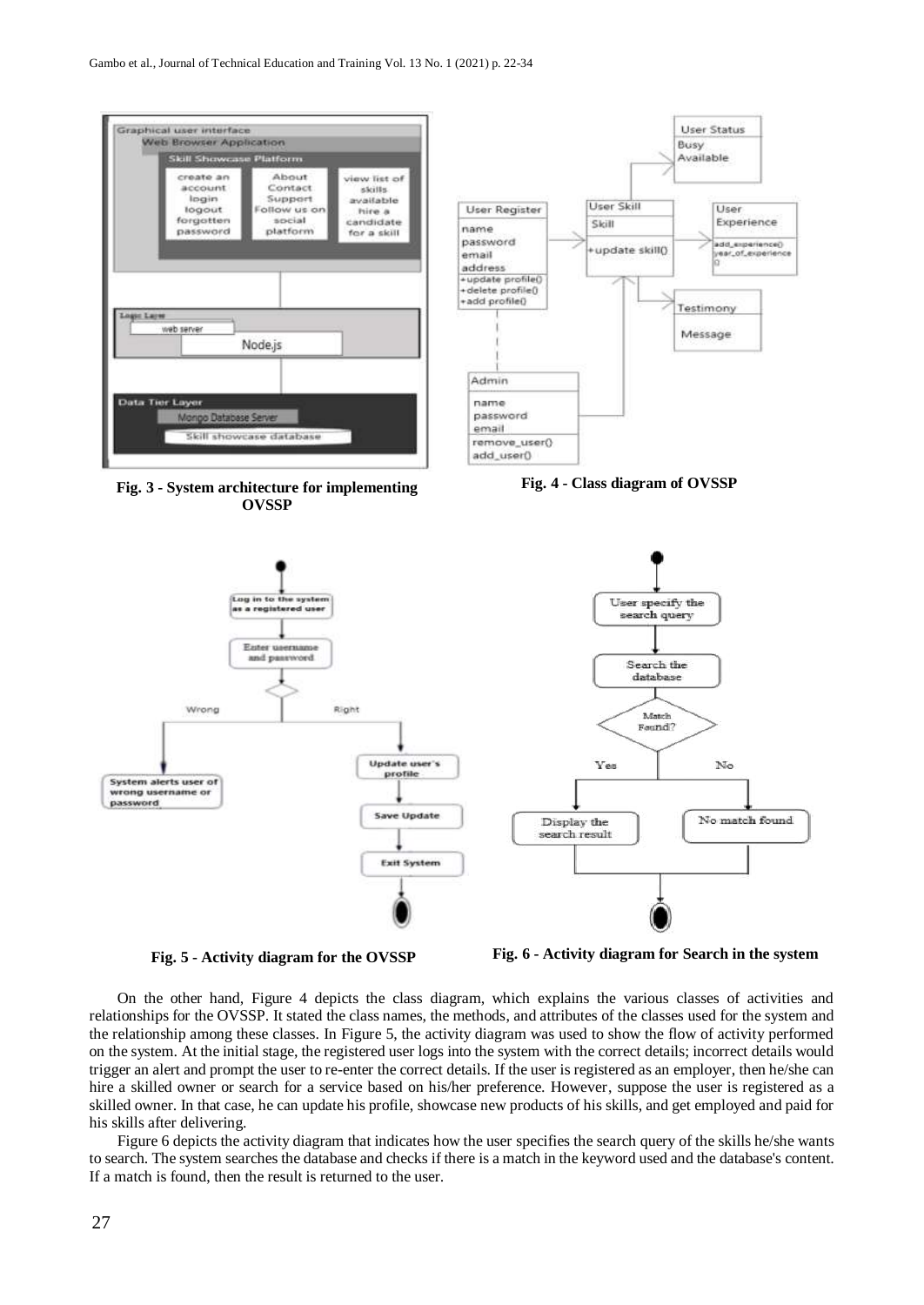## **4. System Implementation**

After the design specification, the programming phase commenced. At this point, the co-authors from the Department of Computer Science and Engineering (author 3 and 4) implemented the system using the following web technologies, Hypertext Markup Language (HTML), Cascaded style sheet (CSS), Javascript, BootStrap, Node.js for the client-side and MongoDB for the database. Alpha and Beta testing techniques were used to test the system involving some of the participants discussed in section 3. The implementation was carried out on a 64-bit Windows 10 Pro Operating System (OS) with an Intel(R) Core™ i7-2670QM CPU @ 2.20 GHz processor and 12GB RAM. The system was divided into two segments: the Front end and the Back end. While the Frontend consists of the User Interface (UI) and Responsiveness, the Backend consists of Server-side programming and database. Each segment was developed using the necessary web technologies which enable smooth interaction with the system. The User Interface (UI) was designed with Hypertext Markup Language (HTML), Cascading Style Sheet (CSS) was used for the description of the written document in a markup language, Bootstrap for the Responsiveness and Javascript, which is a client-side programming language was used to make the web page more dynamic and interactive.

The system can be accessed via the standard Internet browser such as Internet Explorer, Google Chrome, Opera Mini, Mozilla, and to mention but a few, for the system's actual interactions. Server-side programming is used to describe the codes or scripts that are executed by the system web server. Node.js is used for the implementation of the server end of the system. The sharing of information with users on the internet is made possible by the webserver. It acts as an intermediary between the client and the database. We ensured a user-friendly interface, as shown in Figures 7, 8, 9, and 10, respectively, that can be used to navigate through the OVSSP. The navigation begins from the Home Page in Figure 7. It is the first page that the user sees when the system is accessed. The page gives a brief description of the system. It also consists of the about, contact, and services link. The sign-in and sign-up links are also included on the home page.



**Fig. 9 - Sign-in page of OVSSP Fig. 10 - Picture of profile page GUI**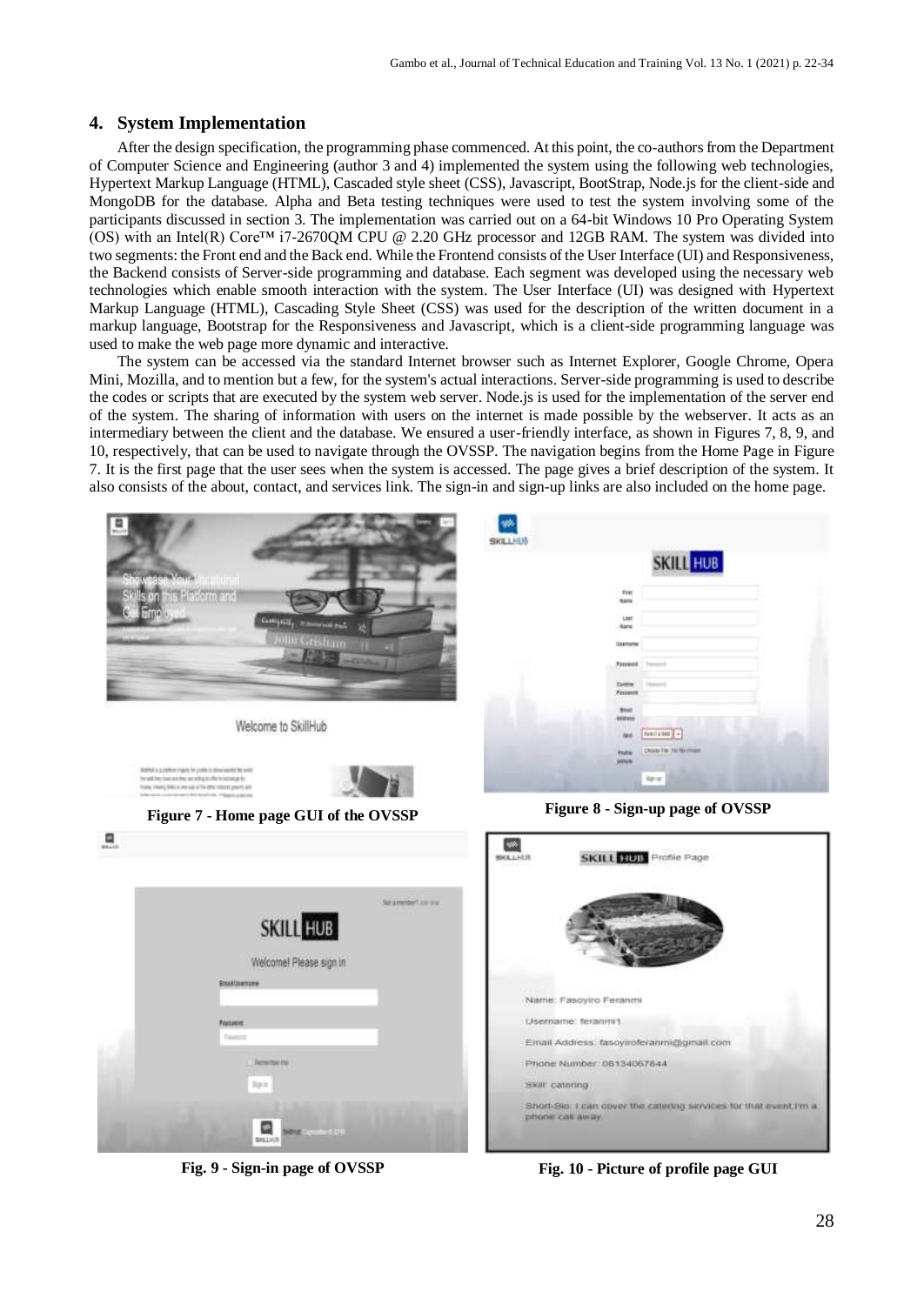On the one hand, the user uses the sign-up link to register. It provides the form which collects information about the user and stores it in the database (see Figure 8). On the other hand, the sign-in page is used for authenticating users into the system. Furthermore, only registered users can be successfully validated and granted access to the system. Credentials like username and password used during registration are required at the sign-in page (see Figure 9).

Figure 10 shows the profile page. On this page, the registered user can edit his or her profile. By editing, we mean changing a profile picture, changing the password, changing the mobile number, and other information. Next, Figure 11 shows the page where the skills are displayed for awareness, advertisement, marketing, and contacts. The skill page is a significant contribution to this paper. It contains the vocational skills, talent, and potentials each user has registered alongside a captivating statement.

Moreover, Figure 11 identifies skills like fashion design, bead making, catering and baking, hairstylist and barbing, shoe design, makeup, and gele. On clicking the 'Hire button' on the home page, the user is taken to this page displaying all skill owners with different skills. The skills are also categorized on this page (that is, there is a category for all users with skill A and another category for all users with skill B) to make navigation and search of skills efficient and effective. A search path is also included on this page to enable end-users to easily search for any skill of their choice depending on the skill they are planning to acquire.



**Fig. 11 - Screenshot of the skill page GUI**

### **5. Results and Discussion**

To affirm that our implementation meets the expected result and functional requirements, the system was tested using alpha and beta testing. The system's components and services' functionality were evaluated to ensure that the developed system is defect-free. Alpha testing was carried out in every phase of the system development to ensure that all the modules function as expected. Bugs were encountered in some modules, and they were fixed before proceeding to the next module of the system. Beta testing was carried out by allowing users to test and rate the system based on the criteria in Table 3. We gave the system to ten (10) users to use and rate the application based on the criteria. The rating scale of rating is 1-10; 1 is the worst, and 10 is the best. The results obtained from the ten (10) users are shown in Table 4.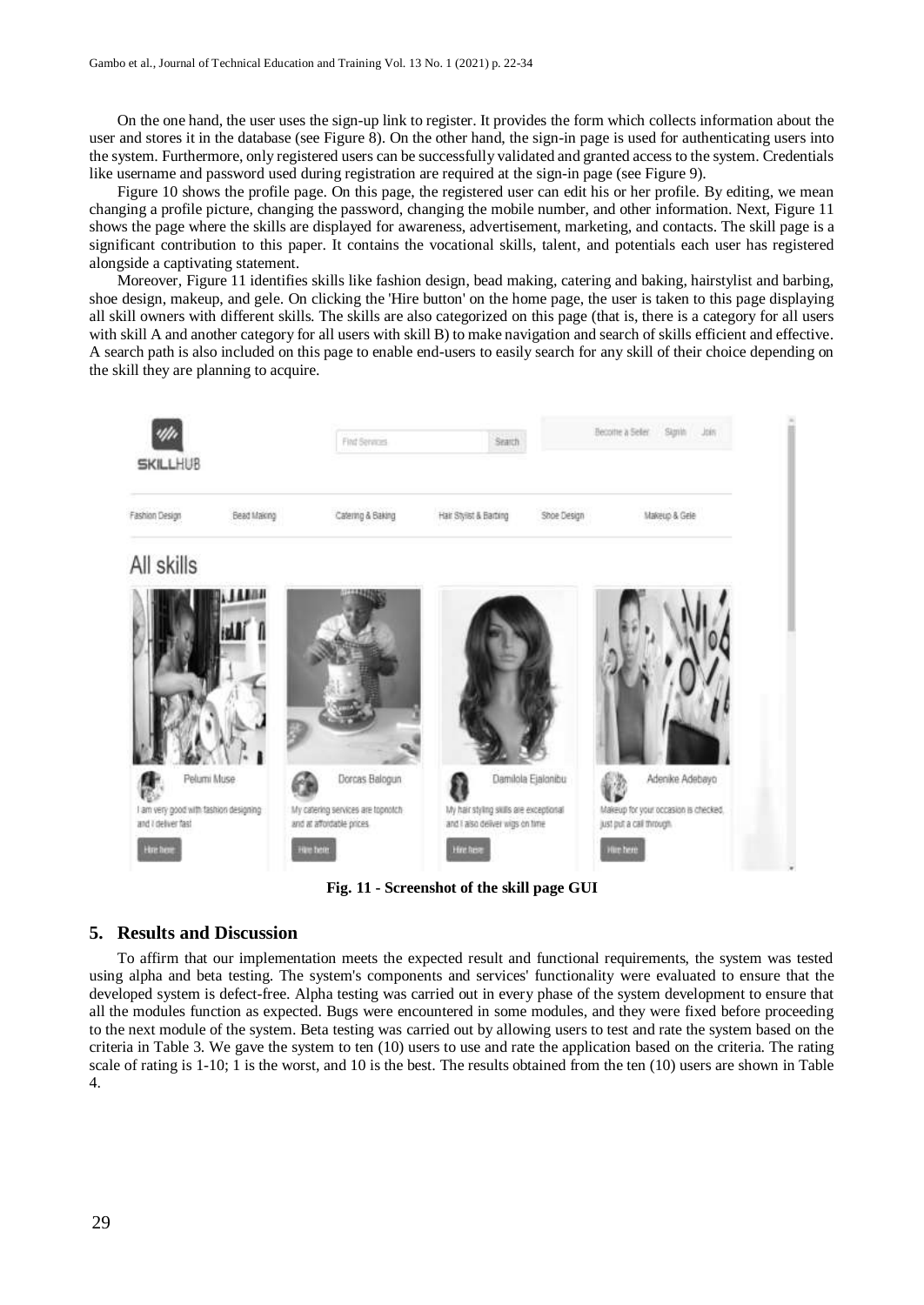| <b>Name</b>     | <b>Description Based on Expectations</b>                                                                                                                                                          |
|-----------------|---------------------------------------------------------------------------------------------------------------------------------------------------------------------------------------------------|
| Clarity         | This measures how well the user can interact with the system by<br>communicating meaning and function with ease of use and efficiency.                                                            |
| Attractiveness  | This measures how pleasing or appealing the user-interface is to the<br>user.                                                                                                                     |
| Responsiveness  | This measures how quickly the system loads to improve the user<br>experience. It also measures feedback from the search page to the user<br>to inform them about what is happening on the system. |
| Content quality | This measures the level of excellence of information provided by the                                                                                                                              |

| Table 3 - Criteria used for rating OVSSP by users |  |  |  |  |  |  |
|---------------------------------------------------|--|--|--|--|--|--|
|---------------------------------------------------|--|--|--|--|--|--|

| Table 4 - Testing results from 10 users |       |                                              |       |                        |  |  |  |  |
|-----------------------------------------|-------|----------------------------------------------|-------|------------------------|--|--|--|--|
| <b>User</b>                             |       | <b>Attractiveness Responsiveness Clarity</b> |       | <b>Content Quality</b> |  |  |  |  |
| А                                       | 8     | 9                                            | 9     |                        |  |  |  |  |
| B                                       | 8     |                                              |       |                        |  |  |  |  |
|                                         |       |                                              |       |                        |  |  |  |  |
| D                                       |       |                                              | 8     |                        |  |  |  |  |
| E                                       |       |                                              |       |                        |  |  |  |  |
| F                                       |       |                                              |       |                        |  |  |  |  |
| G                                       |       |                                              | 8     | 8                      |  |  |  |  |
| H                                       |       |                                              | 8     |                        |  |  |  |  |
|                                         |       |                                              |       |                        |  |  |  |  |
|                                         | 9     |                                              | 8     | 6                      |  |  |  |  |
| Average                                 | 7.8   | 8.1                                          | 7.9   | 7.3                    |  |  |  |  |
| Percent<br>$(\% )$                      | 78.0% | 81.0%                                        | 79.0% | 73.0%                  |  |  |  |  |

| Table 4 - Testing results from 10 users |  |  |  |  |  |
|-----------------------------------------|--|--|--|--|--|
|-----------------------------------------|--|--|--|--|--|

system.

However, we demonstrated the use of the application among the different focus groups identified in Table 1. A structured interview guide was given to each participant to source data based on the criteria mentioned in Table 3. Instead of the measurement scale of rating is 1-10, we used the Likert scale survey questions in Table 5 to gather feedback.

| Table 5 - Structured interview guide with likert scale survey questions |  |  |  |  |  |  |  |  |  |  |
|-------------------------------------------------------------------------|--|--|--|--|--|--|--|--|--|--|
|-------------------------------------------------------------------------|--|--|--|--|--|--|--|--|--|--|

| No. | <b>Identified Ouestions</b>                                                                | <b>SA</b> | PA | <b>PD</b> | <b>SD</b> |
|-----|--------------------------------------------------------------------------------------------|-----------|----|-----------|-----------|
| 1.  | Clarity (I feel I can interact with the system, and the system                             |           |    |           |           |
|     | communicates meaning and function efficiently)                                             |           |    |           |           |
| 2.  | Attractiveness (The GUI is friendly and appealing to use)                                  |           |    |           |           |
| 3.  | Responsiveness (The system responds well and provides quick                                |           |    |           |           |
|     | feedback)                                                                                  |           |    |           |           |
| 4.  | Content quality (The quality of content in the application is good)                        |           |    |           |           |
| 5.  | Easy to use (The application is straightforward to use)                                    |           |    |           |           |
| 6.  | Applicability (I am ready to start using the application when deployed                     |           |    |           |           |
|     | finally)                                                                                   |           |    |           |           |
| 7.  | Recommendation (I will recommend the application to others)                                |           |    |           |           |
| 8.  | Training (I need to be trained further to use the application)                             |           |    |           |           |
|     | SA – Strongly Agree, PA – Partially Agree, PD – Partially Disagree, SD – Strongly Disagree |           |    |           |           |

The responses received are presented in Table 6. Responses were categorized as 'Yes' or 'No'. 'Yes' means the respondent either strongly agrees or partially agrees on a given question about the system's functionality. 'No', however, means the respondent either partially disagrees or strongly Disagrees on the question about the system's functionality. The degree of acceptance and rejection of the identified questions as part of identifiable questions about the system's functionality is shown in Figure 12. The identified questions were selected as they have been widely supported to be among the most common questions in evaluating software product usability and acceptance among end-users.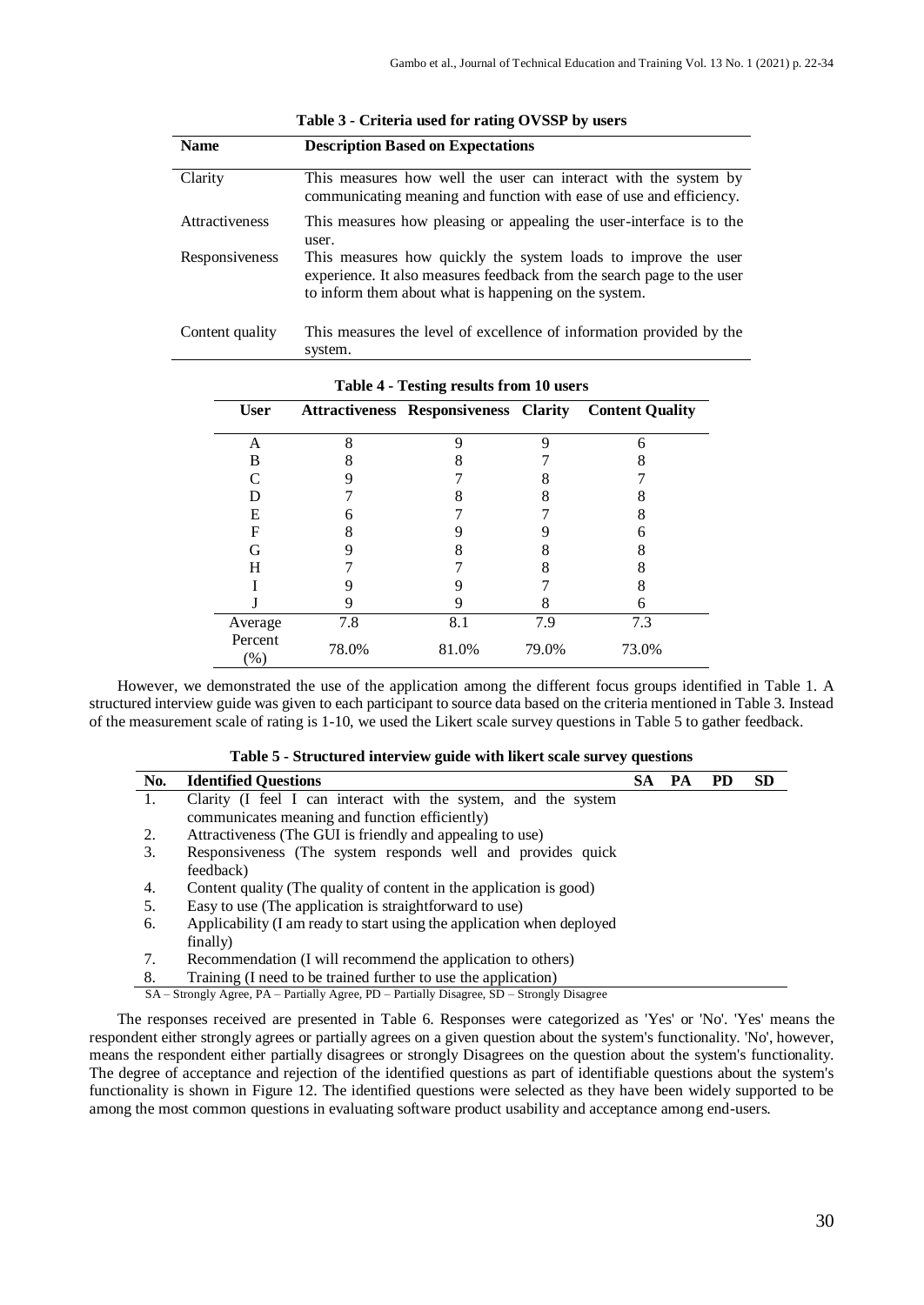| No.    | <b>Identified Questions</b>                                                                                      | Yes | N <sub>0</sub> |
|--------|------------------------------------------------------------------------------------------------------------------|-----|----------------|
| $Q1$ . | Clarity (I feel I can interact with the system, and the system communicates<br>meaning and function efficiently) | 88% | 12%            |
| Q2.    | Attractiveness (The GUI is friendly and appealing to use)                                                        | 92% | 8%             |
| Q3.    | Responsiveness (The system responds well and provides quick feedback)                                            | 86% | 14%            |
| Q4.    | Content quality (The quality of content in the application is good)                                              | 77% | 23%            |
| Q5.    | Easy to use (The application is straightforward to use)                                                          | 92% | 8%             |
| Q6.    | Applicability (I am ready to start using the application when deployed finally)                                  | 78% | 22%            |
| Q7.    | Recommendation (I will recommend the application to others)                                                      | 90% | 10%            |
| Q8.    | Training (I need to be trained further to use the application)                                                   | 82% | 18%            |





**Fig. 12 - Degree of acceptance and rejection of OVSSP after the demonstration**

As presented in Figure 12, ease of use and attractiveness had the highest acceptance of 92%. Next, the feedback on recommending the application to others was 90%. This means that the participants were well pleased with the application. Clarity and Responsiveness got an acceptance rate of 88% and 86%, respectively. 82% agree that adequate training will be needed to make use of the system entirely. On the readiness to start using the application when deployed, 78% agreed. On the quality of the content, 77% agreed. Fortunately, this means there is a need for constant improvement in the content displayed on the platform.

Suffice it to say, this paper attests that it is crucial to have a platform that allows people to showcase their potentials, vocational skills, dexterity, and talents. Simultaneously, they make money from it, just as platforms allow people to showcase their professional prowess through their resumes. This finding has expanded the existing knowledge on planning and designing online vocational skills platform as documented in the previous study from Kalva (2013) and Schober et al., (2014).

#### **6. Conclusion and Future Work**

The rate at which unemployment is increasing, if not addressed, will increase the poverty rate, which eventually will increase the death rate due to hunger, crimes, and other illegal practices. With the diffusion of ICT in almost every sector of life– including the educational sector– quality education is administered, especially in vocational training and skill acquisition. For instance, ICT plays a vital role in allowing an individual to decide on a vocational career to embark on sustainable growth and economic development (Gambo et al., 2018). This has aided activities by making them faster and more accurate. Thus, vocational skills are essential for reducing the rate of poverty and unemployment in the society.

However, most people with vocational skills lack expression in terms of having the right or relevant avenue to showcase these skills. This paper aims to provide an online platform that gives expression to skills, thereby alleviating poverty and reducing crime rates among the youths. We have implemented a system that allows users to showcase their skills, potentials, and talents for patronage, gainful employment, and service delivery. The platform implemented can also allow established employers to source individuals with the skills needed in their organizations for employment or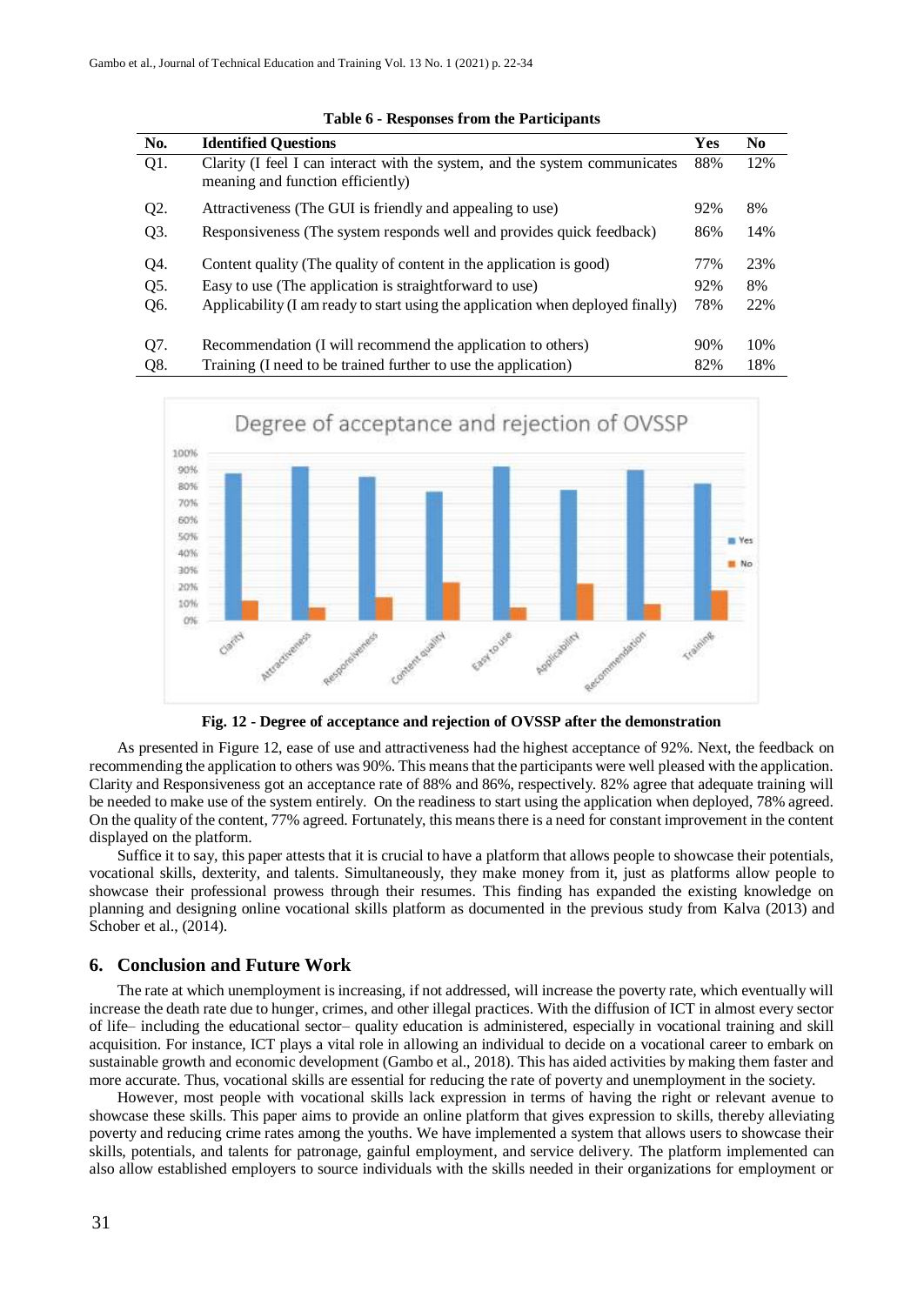consultancy services. The design specification was achieved using UML tools. The implementation was done using web technologies built on the Webstorm IDE.

The system was tested using unit and beta testing, focusing on user experience and flexibility. The beta test carried out with ten (10) users revealed 78% attractiveness, 81% responsiveness, 79% clarity, and 73% content quality. After demonstrating the system to the focused group, the degree of acceptance proved the following: (i) ease of use and attractiveness had the highest acceptance of 92% each; (ii) the feedback on recommending the application to others was 90%. This means that the participants were well pleased with the application; (iii) Clarity and Responsiveness got an acceptance rate of 88% and 86%, respectively; (iv) 82% agreed that adequate training would be needed to make use of the system entirely.

Based on the implementation, users (both those with vocational skills and employers looking for skilled persons) are allowed to showcase their skills, potentials, and talents on a web application platform to reduce and eventually eradicate unemployment and Nigeria's poverty rate. Notably, the platform provides the opportunity to advertise vocational skills to the world and make them meet employers willing to employ or seek consultancy.

Further research on this work should be focused on developing a mobile app version of the web-based application. Secondly, it is vital to create a platform for employers to have their accounts sign in and out of the system. Also, the system should give room for more skills. It is also essential to implement a referral system where every registered user with a vocational skill can be referred to prevent fraud and scams.

#### **Acknowledgement**

Authors would like to thanks to those individual and organizations who involved in this research.

#### **References**

Agrawal, T. (2013). Vocational education and training programs (VET): An Asian perspective. *Asia-Pacific Journal of Cooperative Education*, 14(1), 15-26

AMADO, S. (2019). Assessment of Factors Affecting the Contribution of Technical and Vocational Education and Training on Job Creation, Between 2014-2018 At Durame Town. A Master Thesis Submitted to the Department of Business Administration, Addis Ababa Science and Technology University

Andriušaitienė, D. (2020). Vocational guidance–GPS for management of human resource development: does it work in Lithuania. *Business, Management and Education*, 18(1), 56-72

Anih, P. C., Nissi, C. F., & Akpan, U. E. (2019). Real Estate Entrepreneurial Training and Education in Tertiary Institutions: An Antidote to Unemployment. *Baltic Journal of Real Estate Economics and Construction Management*, 7(1), 172-189

Bala, S., & Singhal, P. (Eds.). (2019). Gender Issues in Technical and Vocational Education Programs. IGI Global

Bergmann, G., Ráth, I., Varró, G., & Varró, D. (2012). Change-driven model transformations. *Software & Systems Modeling*, 11(3), 431-461

Breu, R. (2010, February). Ten principles for living models-a manifesto of change-driven software engineering. In 2010 International Conference on Complex, Intelligent and Software Intensive Systems (pp. 1-8). IEEE

Caleb, M. F., Kumar, A. C., & Madhav, A. K. (2019). Government's Policies of Commercializing Rural Education-A New Perspective towards Educating Rural Youths. *Asian Journal of Management*, 10(1), 19-24

Ekong, U. M., & Ekong, C. U. (2016). Skills acquisition and unemployment reduction in Nigeria: A case study of National Directorate of Employment (NDE) in Akwa Ibom State. *International Journal of Economics Management Sciences*, 5, 352

Ellerton, S., Di Meo, C., Kemmerer, A., Pantaleo, J., Bandziukas, M., Bradley, M., & Fichera, V. (2014). Service-learning as a pedagogical tool for career development and vocational training. In Service-learning at the American community college (pp. 211-224). Palgrave Macmillan, New York

Estonian example: vocational education and remote learning is possible (2020). Retrieved online on 22 April 2020: <https://www.hm.ee/en/news/estonian-example-vocational-education-and-remote-learning-possible>

Gambo, I. P., Aina, S., Agbonkhese, C., Gambo, O. O. and Ojo, B. J. (2018). development of a vocational career information system. In *Ife Journal of Information and communication technology (IJICT),* 3: 40-50

Gibson, I.W. (2002). Leadership, technology, and education: Achieving a balance in new school leader thinking and behavior in preparation for twenty-first-century global learning environments. *Technology, Pedagogy and Education*, 11(3), 315–334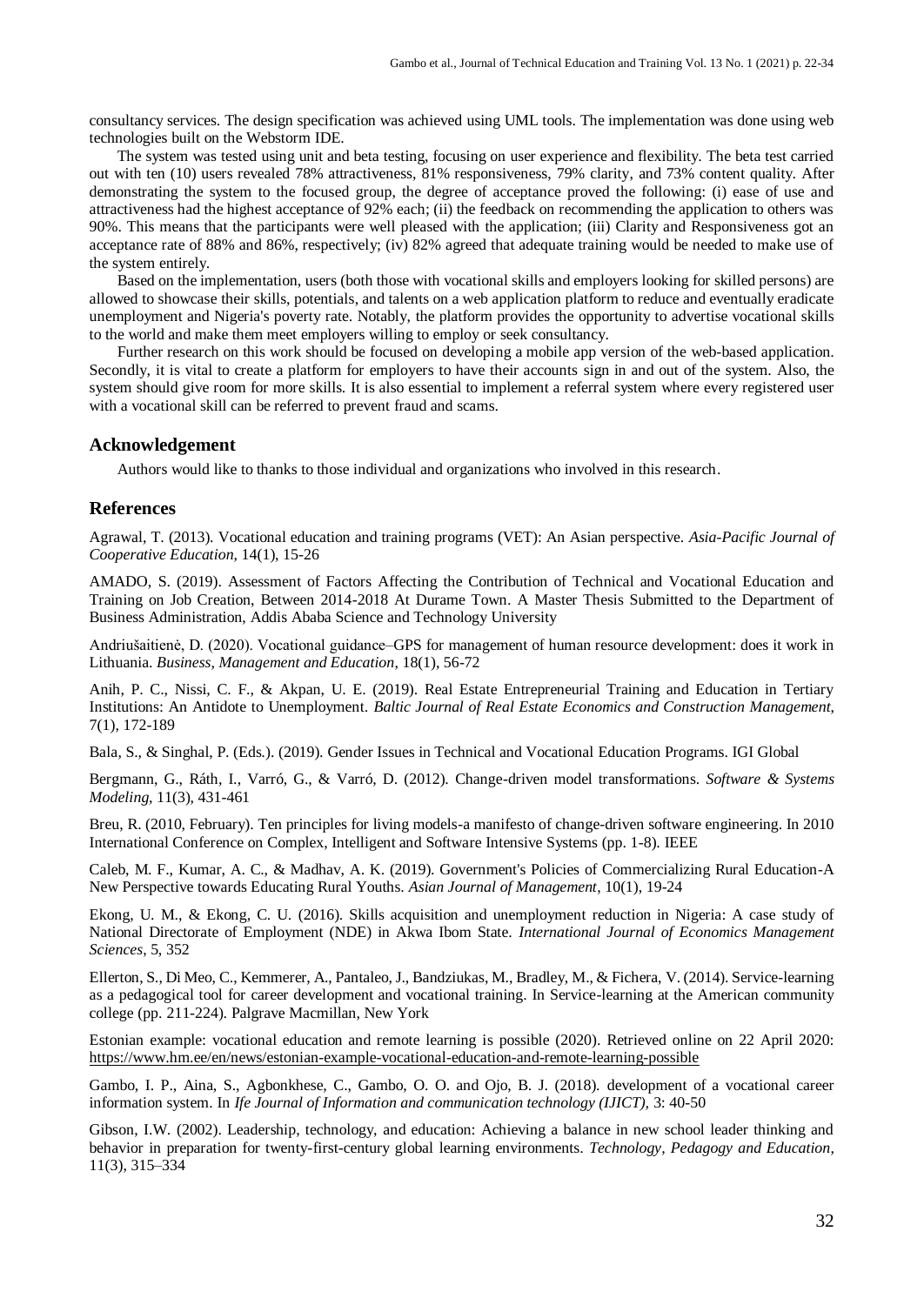Gülbahar, Y. (2007). Technology planning: A roadmap to successful technology integration in schools. *Computers and Education*, 49(4), 943–956

Holland, J. L. (1959). A theory of vocational choice. *Journal of counseling psychology*, *6*(1), 35

Holland, J. L. (1973). *Making vocational choices. Englewood Cliffs*, NJ: Prentice-Hall

Holland, J. L. (1985). *Making vocational choices: A theory of vocational personalities and work environments*. Englewood Cliffs, NJ: Prentice Hall

Holland, J. L. (1997). *Making vocational choices: A theory of vocational personalities and work environments* (3rd ed.). Odessa, FL: Psychological Assessment Resources

Izzo, M. V., & Lamb, P. (2003). Developing self-determination through career development activities: Implications for vocational rehabilitation counselors. *Journal of Vocational Rehabilitation*, 19(2), 71-78

Jean, C. B. (2003). Education and Vocational Training, a Mainstream for All Groups across All Member States. A paper presented at the conference Impulses for European Employment Policy, impulses for Germany BMWA

Kalva, T. R. (2013). Skill finder: Automated job-resume matching system. Design and implementation of an expert and talent network in an international development organization named SKILLFINDER, World Bank Group

Kong, S. C. (2009). An empirical study of school- based planning for the use of information technology to improve the quality of education in the twenty‐ first century. *Technology, Pedagogy and Education*, 18(3), 343-359

Kong, S.C. (2007). The development and validation of an information literacy model for Hong Kong students: Key issues in the professional development of teachers for capacity building. *Technology, Pedagogy and Education*, 16(1), 57–75

Kong, S.C. (2008). A curriculum framework on implementing information technology in school education for fostering information literacy. *Computers and Education*, 51(1), 129–141

Kostoglou, V., Ploskas, N., Vassilakopoulos, M., & Tsantopoulou, V. E. (2014). Analysis and design of a web-based decision support system for choosing higher education studies. *Yugoslav Journal of Operations Research*, 24(3), 399- 414

Kuhn, S., Milasi, S., & Yoon, S. (2018). World employment social outlook: Trends 2018. Geneva, Switzerland: ILO, 2018

Lamsal, H. P. (2012). Technical vocational education and training: global experiences for Nepal. *Technical and Vocational Education and Training Development*, 58

Lin, C. B., Young, S. S. C., Chan, T. W., & Chen, Y. H. (2005). Teacher-oriented adaptive Web-based environment for supporting practical teaching models: a case study of "school for all". *Computers & Education*, 44(2), 155-172

Lynch, P. D., & Tason, M. (1984). Chapter 8: Research on Educational Planning: An International Perspective. *Review of research in education*, 11(1), 307-367

Maigida, J. F., Saba, T. M., & Namkere, J. U. (2013). Entrepreneurial skills in technical vocational education and training as a strategic approach for achieving youth empowerment in Nigeria. *International Journal of Humanities and Social Science*, 3(5), 303-310

Nance, J.P. (2003). Public school administrators and technology policymaking. *Educational Administration Quarterly*, 39(4), 434–467

Nauta, M. M. (2010). The development, evolution, and status of Holland's theory of vocational personalities: Reflections and future directions for counseling psychology. *Journal of counseling psychology*, *57*(1), 11

North Central Regional Educational Laboratory. (2003). enGauge® 21st-century skills: Literacy in the digital age. Retrieved August 31, 2007, from http://www.ncrel.org/ engauge/skills/skills.htm

Nwosu, J. C., & Micah, E. M. (2017). Technical and Vocational Education and Training as a Tool for National Sustainable Development in Nigeria, In *International Journal of Social Sciences and Humanities Invention* 4(9): 3983- 3988

Ojo B.J (2016). "Development of a vocational career information system" Unpublished B.Sc. thesis. Department of ComputerScience and Engineering, Obafemi Awolowo University, Ile-Ife